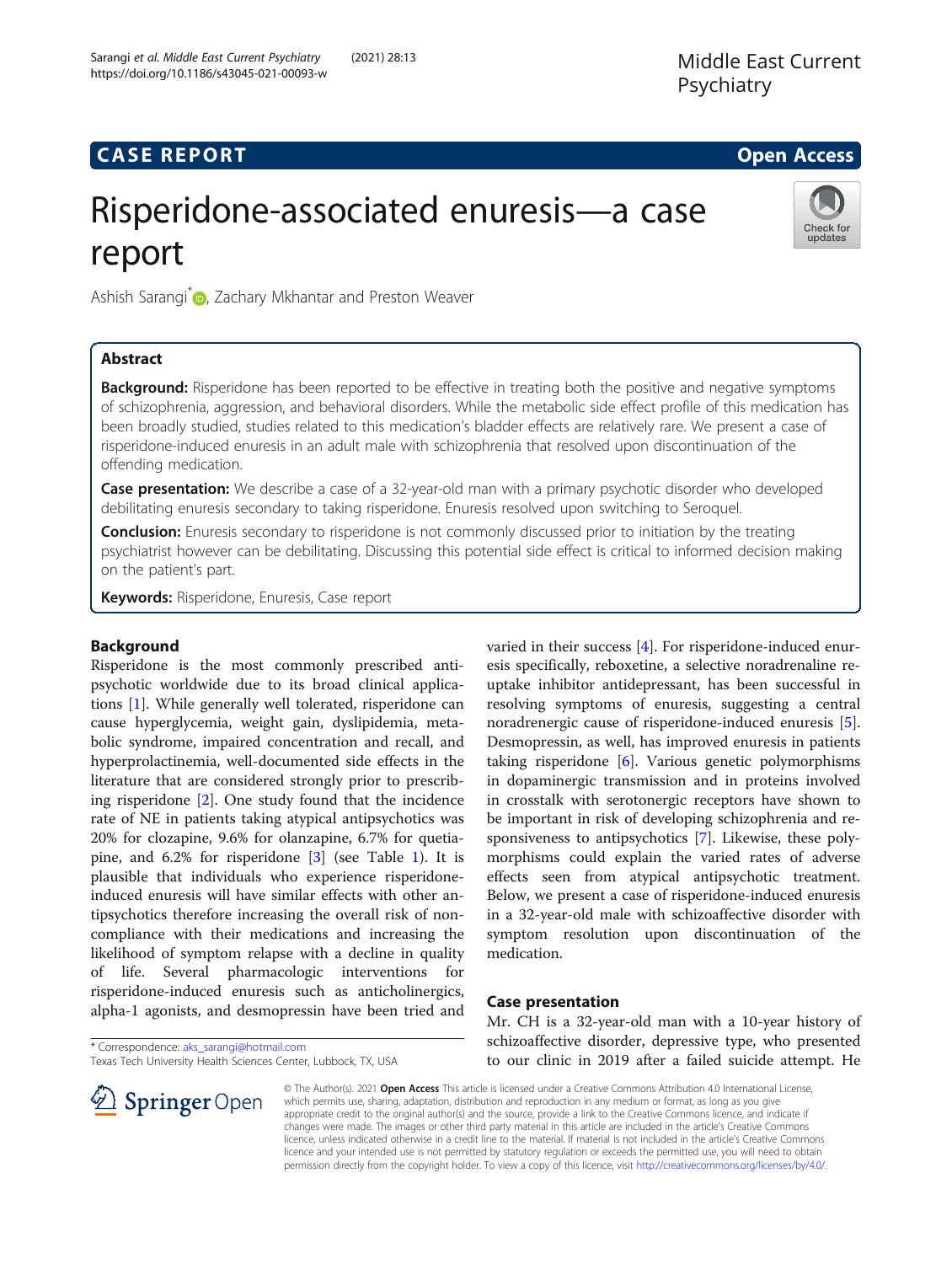<span id="page-1-0"></span>Table 1 Incidence of enuresis in varying antipsychotics

| <b>Medication</b>             | Clozapine | zapıne | <b>Quetiapine</b> | Risperidone |
|-------------------------------|-----------|--------|-------------------|-------------|
| Rate of nocturnal<br>enuresis | 20%       | 9.6%   | 6.7%              | 6.2%        |

denied any past medical history, including primary enuresis. He endorsed auditory hallucinations, which he described as "static" with intermittent command auditory hallucinations telling him to end his life, as well as visual hallucinations consisting of "shadows". His hallucinations caused marked anxiety and impairment at work, forcing him to lose his job. His auditory hallucinations were moderately controlled with perphenazine 8 mg qhs and his depressive symptoms well-controlled with citalopram 40 mg qd. Despite treatment with benztropine 0.5 mg bid, he was still experiencing forced blinking and perioral movements, prompting discontinuation of the medication due to anticholinergic burden. These symptoms remained stable despite discontinuation of benztropine. He had no history of excessive water intake, diabetes, or other chronic medical conditions. The patient was not taking any other medications that could plausibly cause his urological symptoms.

After being relatively stable since August 2018, he experienced a decompensation in his hallucinations and depressive symptoms in July of 2020 without an identifiable trigger. He was agreeable to an increase in his perphenazine to 12 mg qhs, but due to lack of insurance coverage, the decision was made to cross-taper to risperidone. His dosage of perphenazine was decreased to 4 mg qhs for 1 week, after which perphenazine was discontinued and risperidone 1 mg bid was initiated. The patient experienced enuresis daily since risperidone was started until the day, he stopped taking it. The patient noted that his enuresis was very distressing. He was immediately switched to Seroquel 50 mg bid, which subsequently resolved his enuresis. Within a few days of starting Seroquel, he reported diminished frequency and intensity of his auditory hallucinations.

### **Discussion**

Mr. CH had no history of childhood or adult-onset enuresis prior to his treatment with risperidone. His enuresis presented rather acutely but rapidly resolved upon switching to quetiapine. There was no evidence of diuretic consumption during this time and no past history of polyuria secondary to diabetes mellitus.

Secondary enuresis is a relatively rare side-effect that is seen among different classes of psychiatric medications. SSRIs alone, as well as SSRIs when used in conjunct with risperidone, have been shown to cause enuresis in both adolescent and young adult patients with a variety of psychiatric conditions. Enuresis resolved upon discontinuation of the drug or switch to a

different agent within the same pharmacological class [\[8](#page-2-0), [9\]](#page-2-0). Possible mechanisms of action include serotonin reuptake inhibition causing potentiation of cholinergic neurotransmission in human detrusor muscle [[10\]](#page-2-0), central action, or possible peripheral action on modulation of voltage-dependent calcium channels in smooth muscle [[8](#page-2-0)]. Despite these cases, in 2000, enuresis was reported to be the 6th most common reason for prescribing SSRIs to children [[11\]](#page-2-0). A 61-year-old man and a 42 year-old man both developed diurnal enuresis after addition of bupropion HCL SR and XL, respectively, to their medication regimen for depression. In both patients, urinary symptoms resolved after discontinuation of bupropion [\[12](#page-2-0), [13](#page-3-0)].

After review of the literature, it appears that pharmacological treatment of psychiatric medication-induced enuresis has rarely been attempted except in the context of patients with psychiatric conditions well-controlled with atypical antipsychotics. Trihexyphenidyl, an M1 antagonist, has been effective in treatment of both clozapineinduced enuresis and sialorrhea [\[14\]](#page-3-0). Aripiprazole has been used to treat clozapine-induced enuresis, possibly due to D2 agonist activity in the clozapine-induced hypodopaminergic state within the basal ganglia [\[15](#page-3-0)]. TCAs have established antienuretic properties and have been effective in resolving SSRI and clozapine-induced enuresis [[16](#page-3-0)]. Methylphenidate was shown to cause enuresis in two adolescent boys, one with ADHD, the other with ADHD with comorbid methylphenidate-induced anxiety. In the patient with only ADHD, discontinuation of MPH and initiation of atomoxetine resolved his enuresis. In the patient with ADHD and comorbid anxiety and enuresis, addition of milnacipran improved both methylphenidate response in the patient, while improving his anxiety and completely resolving his enuresis [[17](#page-3-0)].

Different mechanisms have been proposed for how certain atypical antipsychotics can cause enuresis. It is possible that the anticholinergic properties of atypical antipsychotics cause decreased detrusor function, leading to increased post-void residuals and overflow incontinence [\[18\]](#page-3-0). Risperidone specifically has had Ki values reported as high as 10,000 nM, indicating that there is no significant interaction between risperidone and muscarinic receptors. It is possible that serotonergic blockade could cause nocturnal enuresis, as clozapine, risperidone, and olanzapine all have relatively high affin-ity for the 5-HT<sub>2a</sub> receptor [\[19\]](#page-3-0). Functional studies have shown that serotonergic antagonists stimulate parasympathetic activity and suppress sympathetic and somatic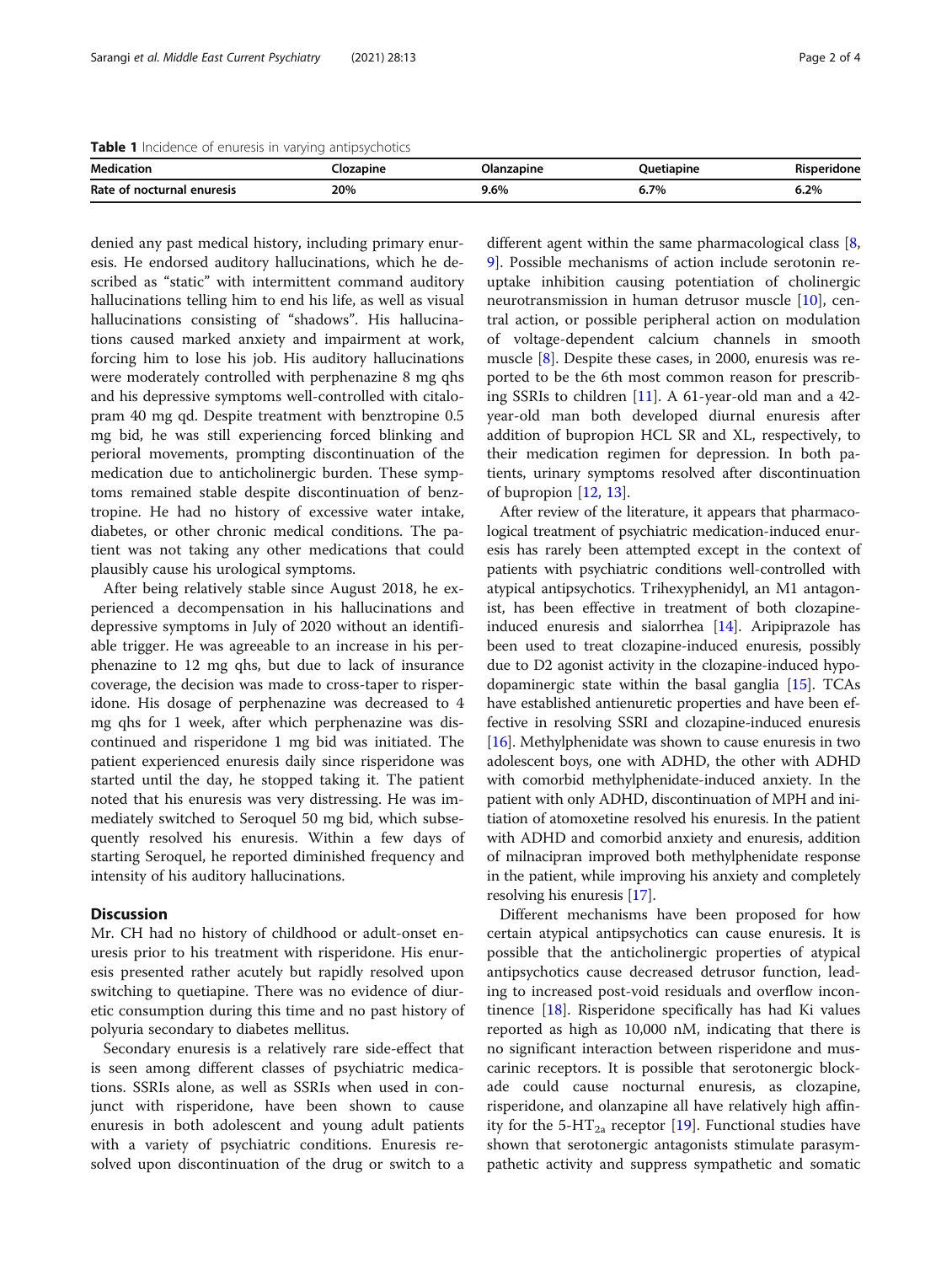<span id="page-2-0"></span>activity, which could lead to increased detrusor function and decreased internal urethral sphincter tone [10, [20](#page-3-0), [21\]](#page-3-0).

For risperidone specifically, alpha-1-adrenergic blockade has been implicated as a possible mechanism of pathologic enuresis [[22\]](#page-3-0). However, many of the therapeutic benefits of risperidone are due to its conversion to its active moiety 9-hydroxyrisperidone. 9 hydroxyrisperidone can be administered directly through the newer atypical antipsychotic paliperidone. Paliperidone has been shown to exhibit weak affinity for alpha-1 and alpha-2 adrenergic receptors when compared to risperidone in vivo [\[19,](#page-3-0) [23](#page-3-0)]. It is possible that the reason only a certain subset of patients experiences enuresis when given risperidone is because of differences in metabolism of risperidone to its active moiety. Risperidone is converted to its active moiety by CYP2D6 and to a lesser extent by CYP3A4. Poor metabolizers of risperidone are known to have two inactive copies of the CYP2D6 gene, causing accumulation of risperidone instead of its active moiety. While these patients have been shown to have larger decreases in symptoms of schizophrenia, they are also more likely to experience extrapyramidal symptoms and likely enuresis  $[24]$  $[24]$  $[24]$ . Thus, it is possible that patients who saw large improvement in their psychotic symptoms on risperidone that were forced to switch medications due to enuresis lacked functional CYP2D6 enzymes, leading to a larger than normal blockade of alpha-1-adrenergic receptors. It seems likely that 9-hydroxyrisperidone may lead to less enuresis.

However, risperidone has also been shown to treat urinary incontinence  $[25]$  $[25]$ , giving strength to the idea that atypical antipsychotic-induced pathologic enuresis has a multifactorial cause.

#### Conclusion

The exact relationship between antipsychotics and nocturnal enuresis is not completely understood. No single treatment has been shown to be the most effective for treatment of enuresis caused by atypical antipsychotics. Some patients experience remission of symptoms simply by discontinuing the medication. However, others risk loss of symptom control when switching to another antipsychotic medication, requiring additional pharmaceutical treatment for their enuresis. Enuresis decreases the quality of life for patients and negatively impacts treatment compliance Therefore, it is important for physicians to be aware of the risk of enuresis in patients taking atypical antipsychotics and to be prepared to consider alternative causes of enuresis outside of their prescribed psychiatric treatment plan. The risk of enuresis should be fully discussed prior to initiating treatment with this medication.

#### Acknowledgements

The authors would like to thank our mentor Dr. Terry McMahon attending psychiatrist at Texas Tech University Health Sciences Center.

#### Authors' contributions

AS developed the idea and provided case information and edited draft versions. PW wrote major sections of the manuscript and worked on table. ZM wrote the "Discussion" section of the manuscript. The authors read and approved the final manuscript.

#### Funding

No funding was received for purposes of this report

#### Availability of data and materials

Not applicable

#### **Declarations**

Ethics approval and consent to participate Not applicable

#### Consent for publication

All patients included in this research gave written informed consent to publish the data contained within this study. If the patient was less than 16 years old, deceased, or unconscious when consent for publication was requested, written informed consent for the publication of this data was given by their parent or legal guardian.

#### Competing interests

The authors declare that they have no competing interest.

#### Received: 28 January 2021 Accepted: 23 February 2021 Published online: 10 March 2021

#### References

- 1. Kloosterboer SM, de Winter BCM, Reichart CG et al (2020) Risperidone plasma concentrations are associated with side effects and effectiveness in children and adolescents with autism spectrum disorder. Br J Clin Pharmacol. <https://doi.org/10.1111/bcp.14465>
- 2. Madaan V, Bestha DP, Kolli V et al (2011) Clinical utility of the risperidone formulations in the management of schizophrenia. Neuropsychiatr Dis Treat 7:611–620. <https://doi.org/10.2147/NDT.S14385>
- 3. Harrison-Woolrych M, Skegg K, Ashton J et al (2011) Nocturnal enuresis in patients taking clozapine, risperidone, olanzapine and quetiapine: comparative cohort study. Br J Psychiatry 199:140–144. [https://doi.org/10.11](https://doi.org/10.1192/bjp.bp.110.087478) [92/bjp.bp.110.087478](https://doi.org/10.1192/bjp.bp.110.087478)
- Thiel J (2013) Second generation antipsychotics & nocturnal enuresis in children. Ment Heal Clin 2:370–374. <https://doi.org/10.9740/mhc.n146896>
- 5. Mergui J, Jaworowski S (2016) Risperidone-induced nocturnal enuresis successfully treated with reboxetine. Clin Neuropharmacol 39:152–153. <https://doi.org/10.1097/WNF.0000000000000142>
- Bennett JA, Keck PEJ, Wallhausser LJ (1994) Desmopressin for risperidoneinduced enuresis. Ann Clin Psychiatry Off J Am Acad Clin Psychiatr 6:139– 140. <https://doi.org/10.3109/10401239409148993>
- 7. Rampino A, Marakhovskaia A, Soares-Silva T et al (2019) Antipsychotic drug responsiveness and dopamine receptor signaling; old players and new prospects. Front Psych 9:702
- 8. Monji A, Yanagimoto K, Yoshida I, Hashioka S (2004) SSRI-induced enuresis: a case report. J Clin Psychopharmacol 24:564–565
- 9. Took KJ, Buck BJ (1996) Enuresis with combined risperidone and SSRI use. J Am Acad Child Adolesc Psychiatry 35:840–841
- 10. Tonini M, Candura SM (1996) 5-HT4 receptor agonists and bladder disorders. Trends Pharmacol Sci 17:314–316
- 11. Rushton JL, Clark SJ, Freed GL (2000) Pediatrician and family physician prescription of selective serotonin reuptake inhibitors. Pediatrics 105:E82. <https://doi.org/10.1542/peds.105.6.e82>
- 12. Schwitalla TA, Patel RA, Catalano G, Nirmalani-Gandhy A (2019) Bupropion hydrochloride sustained release and diurnal enuresis: a previously unreported adverse effect. Clin Neuropharmacol 42:211–213. [https://doi.](https://doi.org/10.1097/WNF.0000000000000364) [org/10.1097/WNF.0000000000000364](https://doi.org/10.1097/WNF.0000000000000364)